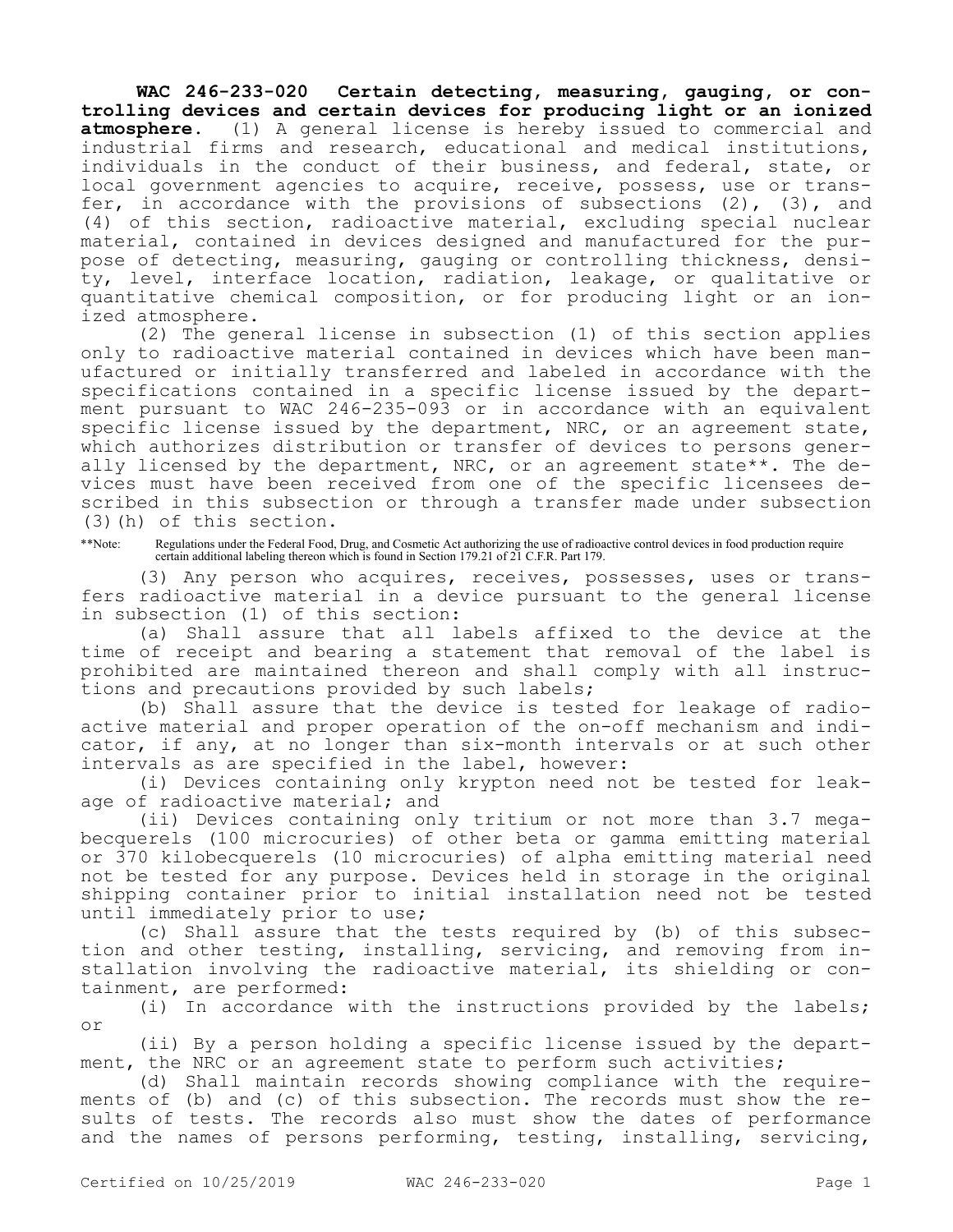and removing from installation radioactive material and its shielding or containment. Records of tests for leakage of radioactive material required by (b) of this subsection must be retained for three years after the next required leak test is performed or the sealed source is transferred or disposed. Records of tests of the on/off mechanism and indicator required by (b) of this subsection must be retained for three years after the next required test of the on/off mechanism and indicator is performed or the sealed source is transferred or disposed. Records of other testing, installation, servicing, and removal from installation required by (c) of this subsection must be retained for a period of three years from the date of the recorded event or until the device is transferred or disposed;

(e) Shall immediately suspend operation of the device if there is a failure of, or damage to, or any indication of a possible failure of, or damage to, the shielding of the radioactive material or the on/off mechanism or indicator, or upon the detection of 185 becquerels (0.005 microcurie) or more removable radioactive material. The device may not be operated until it has been repaired by the manufacturer or other person holding a specific license issued by the department, the NRC or an agreement state to repair such devices, or disposed by transfer to a person authorized by a specific license to receive the radioactive material contained in the device or as otherwise approved by the department. Within thirty days, the licensee must send the department a written report containing a brief description of the event and the remedial action taken; and, in the case of detection of 185 becquerels (0.005 microcurie) or more of removable radioactive material, or failure of, or damage to, a source likely to result in contamination of the premises or the environs, a plan for ensuring that the premises and environs are acceptable for unrestricted use (see WAC 246-246-020);

(f)(i) Shall not abandon the device containing radioactive material;

(ii) Shall not export the device containing radioactive material except in accordance with the provisions of 10 C.F.R. 110;

(g) Except as provided in (h) of this subsection, must transfer or dispose of the device containing radioactive material only by transfer to a person with a specific license issued by the department, the NRC, or an agreement state, which authorizes the person to receive the device. Within thirty days after export or transfer of a device to a specific licensee, the general licensee must send a report to the department, containing the identity of the device and manufacturer (or initial transferor), model number, serial number, the nuclide(s), and activity of radioactive material contained in the devices; the name, address, and license number of the person receiving the device, and the date of transfer. Prior written approval from the department is required before transferring the device to any other specific licensee not specifically identified in this subsection; however, a specific licensee may transfer a device for possession and use under its own specific license without prior approval, if the specific licensee:

(i) Verifies that the specific license authorizes the possession and use, or applies for and obtains an amendment to the license authorizing the possession and use;

(ii) Removes, alters, covers, or clearly and unambiguously augments the existing label, so that the device is labeled in compliance with WAC 246-221-120(9); however, the manufacturer, model number, and serial number must be retained;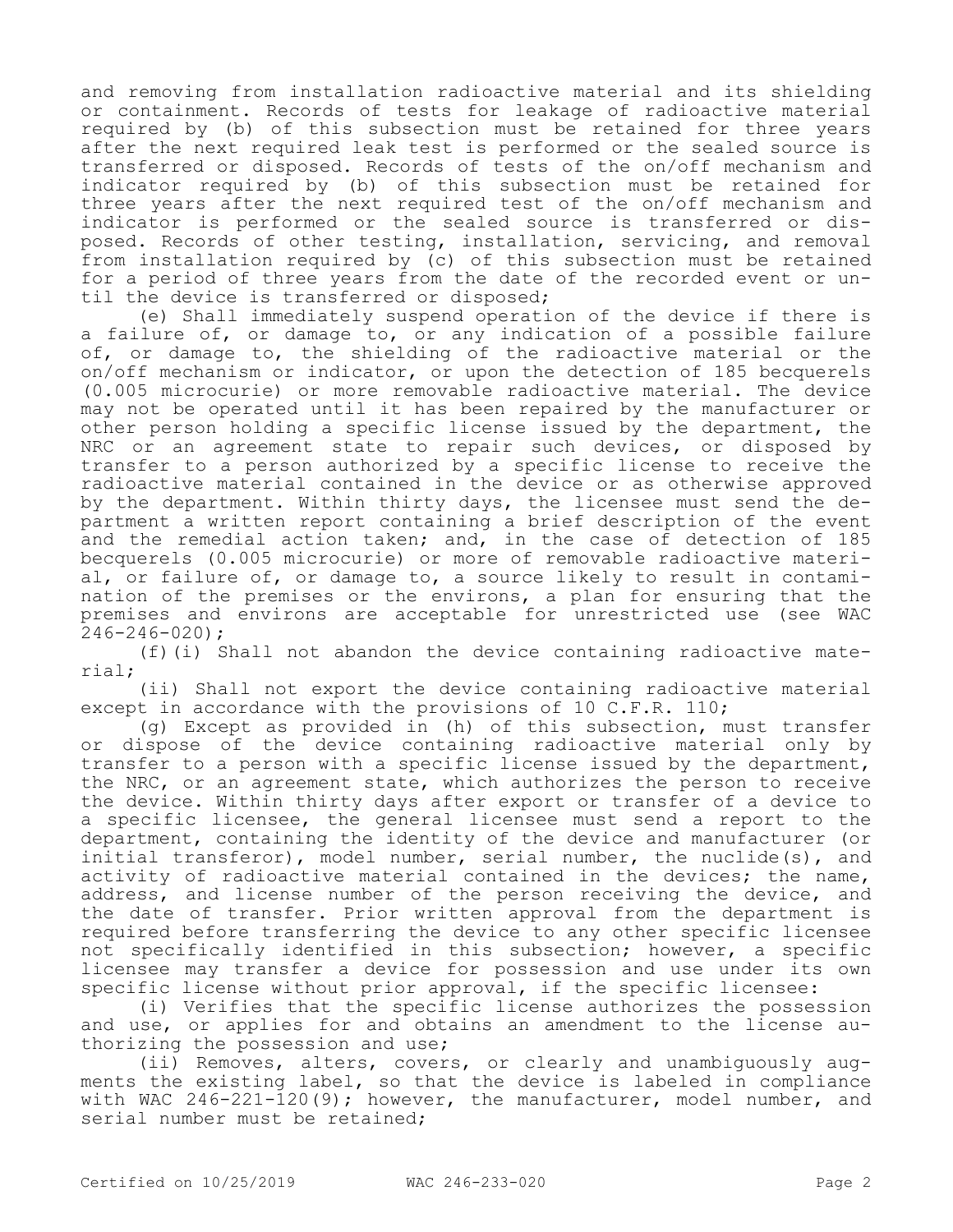(iii) Obtains the manufacturer's or initial transferor's maintenance information applicable under the specific license (such as leak test procedures); and

(iv) Reports the transfer under WAC  $246-233-020$  (3)(q);

(h) Shall transfer the device to another general licensee only if:

(i) The device remains in use at a particular location. In such case, the transferor shall give the transferee a copy of this section, a copy of WAC  $246 - 221 - 240$ ,  $246 - 221 - 250$ ,  $246 - 232 - 050$ , and  $246 - 232 - 060$ , and any safety documents identified by the label of the device. Within thirty days of the transfer, the transferor shall report to the department: The name of the manufacturer (or initial transferor), model number, serial number, and the source, nuclide(s), and original activity contained in the device(s) transferred; the transferee's name and mailing address for the location of use, and the name, title, and phone number of the responsible individual identified by the transferee in accordance with (j) of this subsection to have knowledge of and authority to take action to ensure compliance with the appropriate regulations and requirements; or

(ii) The device is held in storage by an intermediate person in the original shipping container at its intended location of use prior to initial use by a general licensee;

(i) Shall comply with the provisions of WAC 246-221-240 and 246-221-250 for reporting radiation incidents, or theft or loss of radioactive material, but shall be exempt from other requirements of chapters 246-221 and 246-222 WAC;

(j) Shall appoint an individual responsible for having knowledge of the appropriate regulations and requirements and the authority for taking required actions to comply with appropriate regulations and requirements. The general licensee, through this individual, shall ensure the day-to-day compliance with appropriate regulations and requirements. This appointment does not relieve the general licensee of any responsibility in this regard;

(k)(i) Shall register, in accordance with (k)(ii) and (iii) of this subsection, devices containing at least 370 megabecquerels (10 millicuries) of Cesium-137, 3.7 megabecquerels (0.1 millicurie) of Strontium-90, 3.7 megabecquerels (100 microcuries) of Radium-226, 37 megabecquerels (1 millicurie) of Cobalt-60, or 37 megabecquerels (1 millicurie) of Americium-241, or any other transuranic (i.e., element with atomic number greater than uranium (92)), based on the activity indicated on the label. Each address for a location of use, as described under (k)(iii)(D) of this subsection, represents a separate general licensee and requires a separate registration and fee;

(ii) If in possession of a device meeting the criteria of (k)(i) of this subsection, shall register these devices annually with the department and shall pay the fee required by WAC 246-254-090. Registration must be done by verifying, correcting, or adding to the information provided in a request for registration received from the department. The registration information must be submitted to the department within thirty days of the date of the request for registration or as otherwise indicated in the request. In addition, a general licensee holding devices meeting the criteria of (k)(i) of this subsection is subject to the bankruptcy notification requirement in WAC 246-232-050;

(iii) When registering devices, the general licensee shall provide the following information and any other information specifically requested by the department:

(A) Name and mailing address of the general licensee;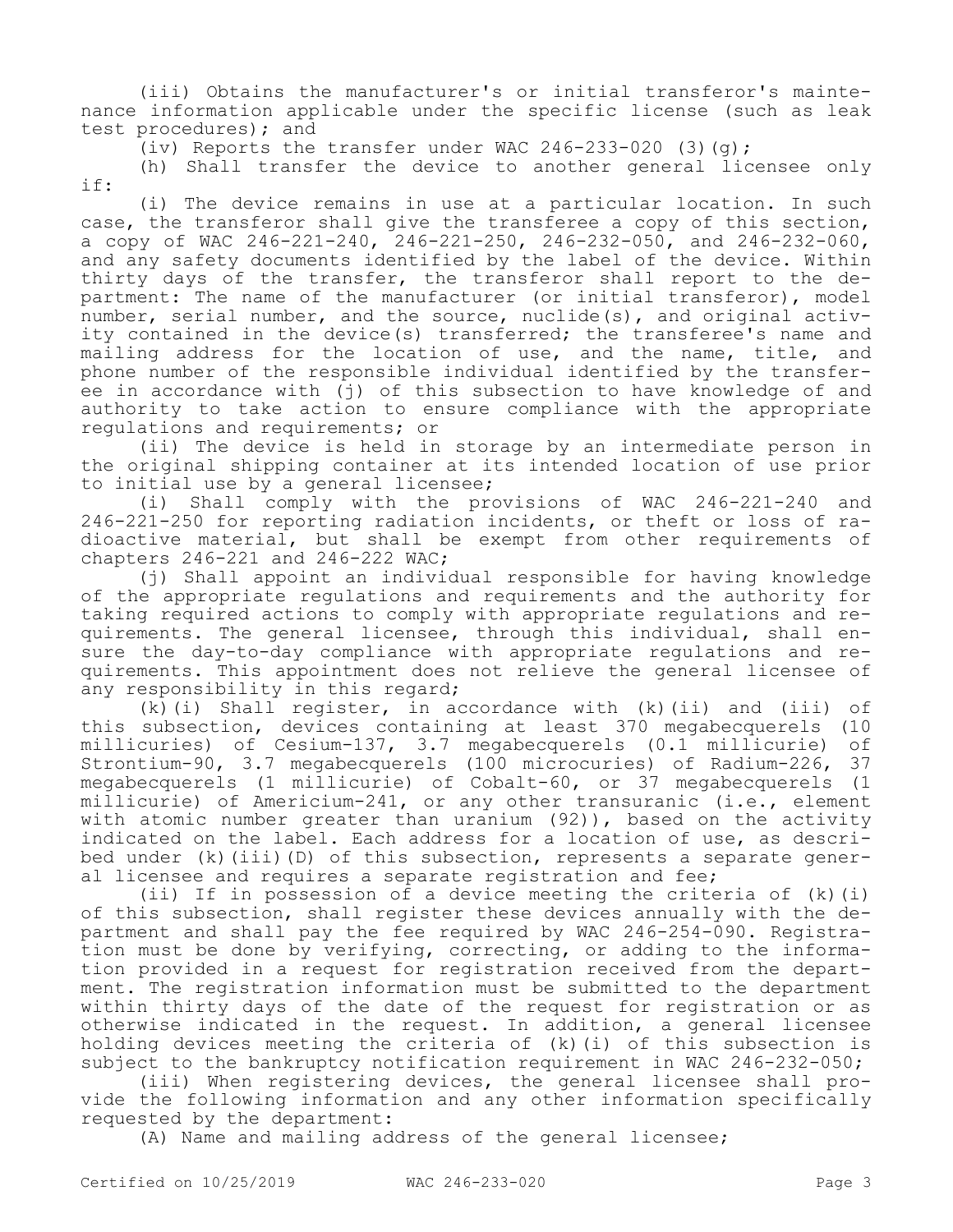(B) Information about each device: The manufacturer (or initial transferor), model number, serial number, the radionuclide and activity (as indicated on the label);

(C) Name, title, and telephone number of the responsible person designated as a representative of the general licensee under (j) of this subsection;

(D) Address or location at which the device(s) are used or stored. For portable devices, the address of the primary place of storage;

(E) Certification by the responsible representative of the general licensee that the information concerning the device(s) has been verified through a physical inventory and verification of label information;

(F) Certification by the responsible representative of the general licensee that they are aware of the requirements of the general license;

(iv) WAC 246-232-040, Reciprocal recognition of licenses describes how persons licensed by the NRC or an agreement state may obtain approval to work in Washington;

(l) Shall report changes to the mailing address for the location of use (including change in name of general licensee) to the department within thirty days of the effective date of the change. For a portable device, a report of address change is only required for a change in the device's primary place of storage;

(m) Shall not hold devices that are not in use for longer than two years. If devices with shutters are not being used, the shutter must be locked in the closed position. The testing required by subsection (3)(b) of this section need not be performed during the period of storage only. However, when devices are put back into service or transferred to another person, and have not been tested within the required test interval, they must be tested for leakage before use or transfer and the shutter tested before use. Devices kept in standby for future use are excluded from the two-year time limit if the general licensee performs quarterly physical inventories of these devices while they are in standby;

(n) Must respond to written requests from the department to provide information relating to the general license within thirty calendar days of the date of the request, or other time specified in the request. If the general licensee cannot provide the requested information within the allotted time, it shall, within the same time period, request a longer period to supply the information by providing a written justification for the extension request.

(4) The general license in subsection (1) of this section does not authorize the manufacture, import, or export of devices containing radioactive material. A person must not export the device containing radioactive material except in accordance with NRC's regulations, including 10 C.F.R. Part 110, and in accordance with other applicable federal, state, and local regulations including, but not limited to, the U.S. Department of Commerce, U.S. Department of Revenue, U.S. Department of Transportation, and any other applicable jurisdiction for each export.

(5) The general license provided in this subsection is subject to provisions of  $WAC = 246-220-020$ ,  $246-220-030$ ,  $246-220-040$ , the provisions of WAC 246-220-020, 246-220-030, 246-220-040, 246-220-060, 246-220-070, 246-220-100, 246-221-240, 246-221-250, 246-232-050, 246-232-060, 246-232-070, 246-232-080, and 246-232-090.

[Statutory Authority: RCW 70.98.050 and 70.98.110. WSR 16-13-054, § 246-233-020, filed 6/10/16, effective 7/11/16. Statutory Authority: